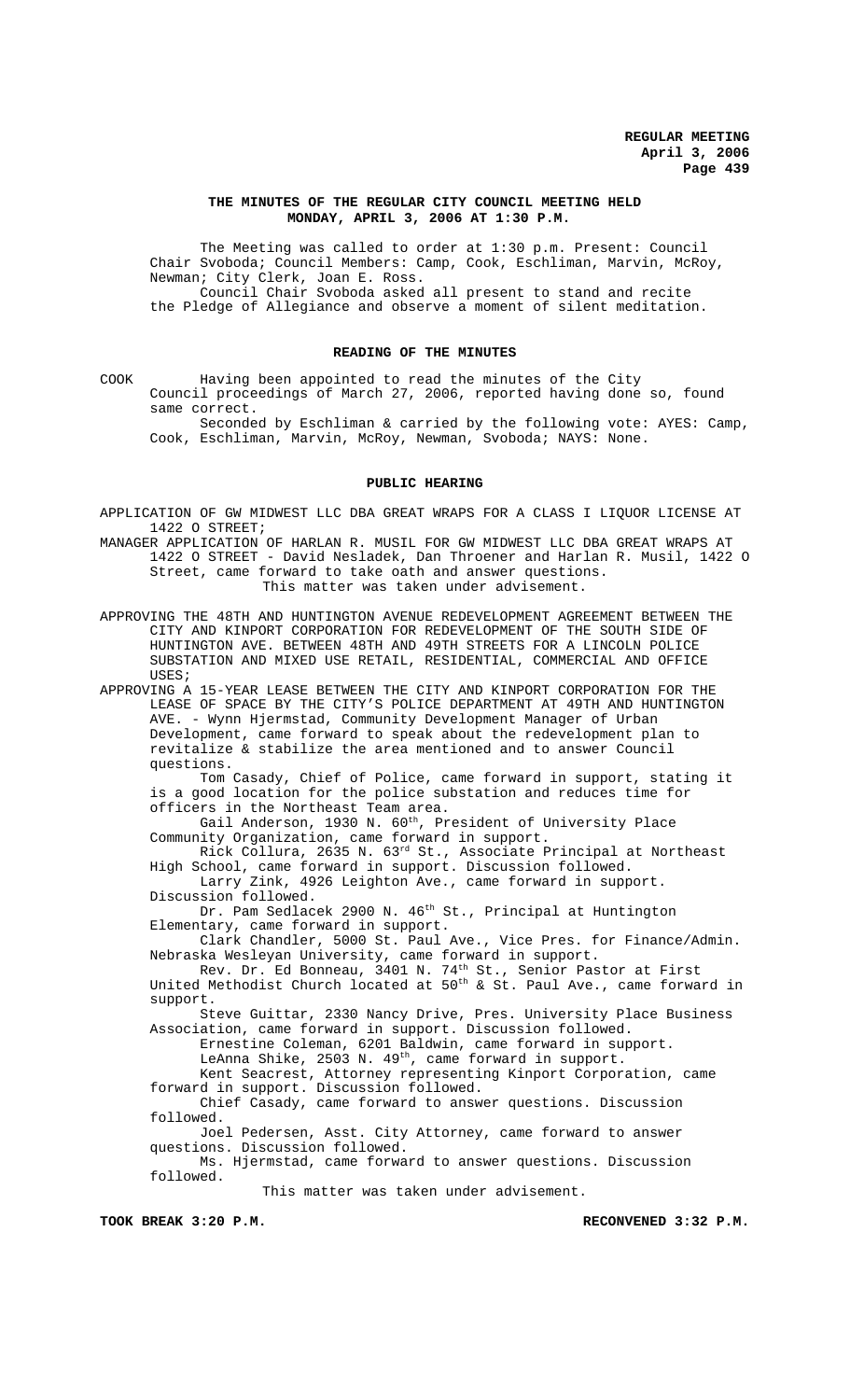CHANGE OF ZONE 06002 - APPLICATION OF JOHN ZAKOVEC FOR A CHANGE OF ZONE FROM AG AGRICULTURAL DISTRICT TO H-3 HIGHWAY COMMERCIAL DISTRICT ON PROPERTY GENERALLY LOCATED AT N.W. 48TH STREET AND HIGHWAY 34 - Mark Hunzeker, 1045 Lincoln Mall, Suite 200, came forward representing the applicant, to explain the change of zone and to answer questions. Marvin Krout, Director of Planning, came forward to answer Council questions. Discussion followed. This matter was taken under advisement.

APPROVING THE SCHWORER CONDITIONAL ANNEXATION AND ZONING AGREEMENT BETWEEN THE CITY AND DENNIS SCHWORER, RELATING TO THE ANNEXATION OF APPROXIMATELY 11.19 ACRES OF PROPERTY GENERALLY LOCATED AT 33RD AND SUPERIOR STREETS;

ANNEXATION 05010 - AMENDING THE LINCOLN CORPORATE LIMITS MAP BY ANNEXING APPROXIMATELY 11 ACRES OF PROPERTY GENERALLY LOCATED AT NORTH 33RD AND SUPERIOR STREETS;

CHANGE OF ZONE 05029 - APPLICATION OF DENNIS R. SCHWORER LLC FOR A CHANGE OF ZONE FROM R-3 RESIDENTIAL DISTRICT TO H-3 HIGHWAY COMMERCIAL DISTRICT ON PROPERTY GENERALLY LOCATED AT NORTH 33RD AND SUPERIOR STREETS - Mark Hunzeker, 1045 Lincoln Mall, Suite 200, came forward representing the applicant to explain the reasons for annexation and change of zone and answer questions. Discussion followed.

Rick Peo, City Law Department, came forward to answer questions. Discussion followed. Mr. Hunzeker, came forward in rebuttal. Discussion followed.

This matter was taken under advisement.

APPROVING A CONDITIONAL ZONING AGREEMENT BETWEEN B&J PARTNERSHIP AND THE CITY TO PREVENT SPECIFIC USES FOR THE DEVELOPMENT ASSOCIATED WITH A CHANGE OF ZONE FROM R-5 RESIDENTIAL TO B-3 COMMERCIAL ON PROPERTY GENERALLY LOCATED AT 15TH STREET AND SOUTH STREET;

CHANGE OF ZONE 06013 - APPLICATION OF B&J PARTNERSHIP FOR A CHANGE OF ZONE FROM R-5 RESIDENTIAL DISTRICT TO B-3 COMMERCIAL DISTRICT ON PROPERTY GENERALLY LOCATED AT 15TH AND SOUTH STREETS - Mark Hunzeker, 1045 Lincoln Mall, Suite 200, came forward representing the applicant requesting approval of the change of zone to accommodate a Starbucks drive-thru and to answer questions. Discussion followed. This matter was taken under advisement.

APPROVING AN INTERLOCAL AGREEMENT BETWEEN THE CITY AND NEBRASKA GAMES AND PARKS FOR THE DEVELOPMENT OF AN ARCHERY RANGE WITHIN A PORTION OF HELEN BOOSALIS PARK, GENERALLY LOCATED AT 44TH AND SUPERIOR STREETS - Steve Hiller, Asst. Dir. of the Nebraska Game & Parks Dept., came forward to explain the proposal and answer questions.

Jeff Rawlison, 6441 West Shore Dr., representing the NE Game & Parks Commission, came forward to answer questions. Discussion followed. This matter was taken under advisement.

# **\*\* END OF PUBLIC HEARING \*\***

# **COUNCIL ACTION**

#### **LIQUOR RESOLUTIONS**

APPLICATION OF GW MIDWEST LLC DBA GREAT WRAPS FOR A CLASS I LIQUOR LICENSE AT 1422 O STREET - CLERK read the following resolution, introduced by Dan Marvin, who moved its adoption for approval:<br>A-83790 BE IT RESOLVED by the City Council of

BE IT RESOLVED by the City Council of the City of Lincoln, Nebraska:

That after hearing duly had as required by law, consideration of the facts of this application, the Nebraska Liquor Control Act, and the pertinent City ordinances, the City Council recommends that the application of GW Midwest LLC dba Great Wraps for a Class "I" liquor license at 1422 O Street, Lincoln, Nebraska, for the license period ending April 30, 2006, be approved with the condition that the premise complies in every respect with all city and state regulations. The City Clerk is directed to transmit a copy of this resolution to the Nebraska Liquor Control Commission.

Introduced by Dan Marvin Seconded by Newman & carried by the following vote: AYES: Camp, Cook, Eschliman, Marvin, McRoy, Newman, Svoboda; NAYS: None.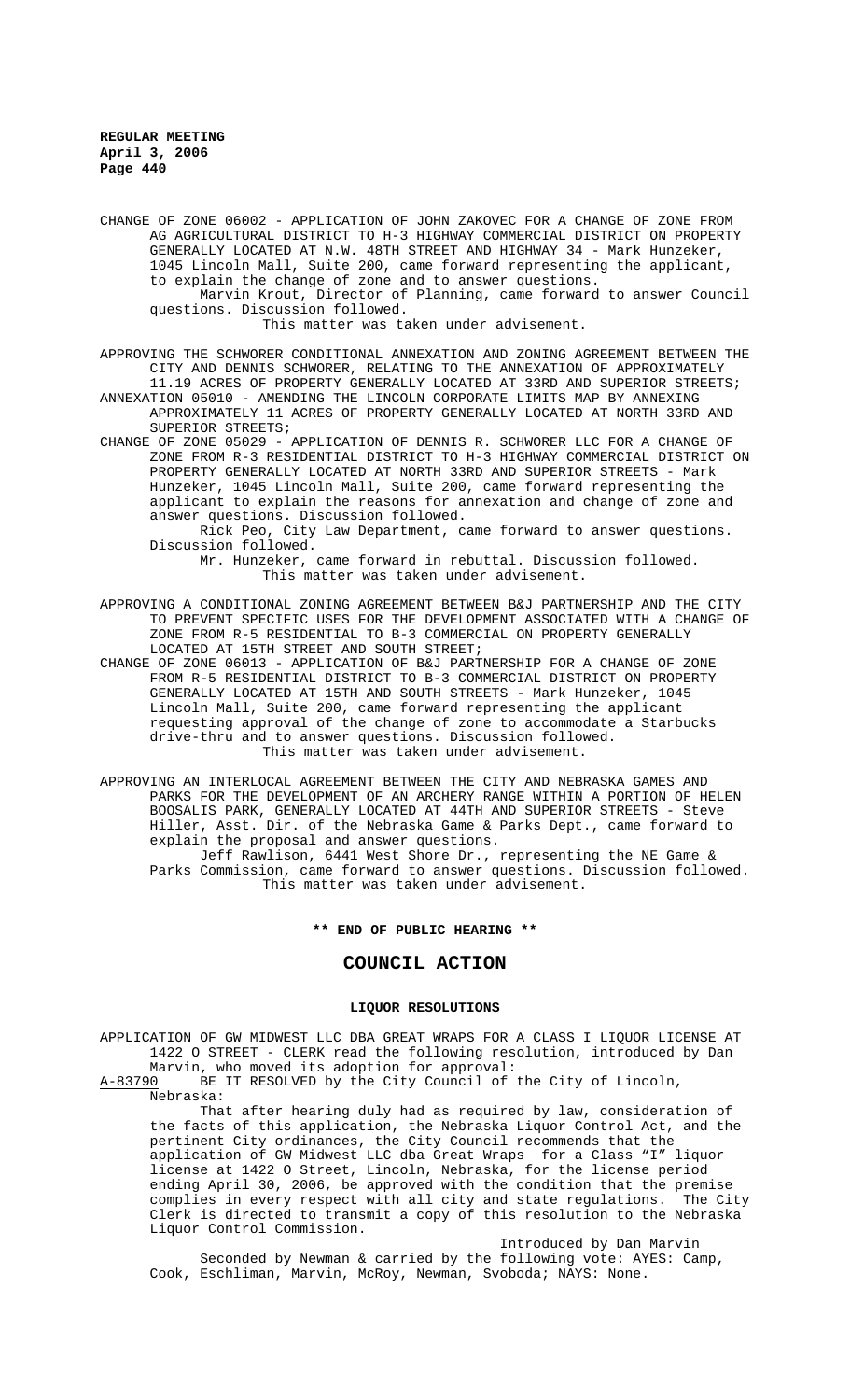MANAGER APPLICATION OF HARLAN R. MUSIL FOR GW MIDWEST LLC DBA GREAT WRAPS AT 1422 O STREET - CLERK read the following resolution, introduced by Dan

Marvin, who moved its adoption for approval:<br>A-83791 WHEREAS, GW Midwest LLC dba Great Wrap WHEREAS, GW Midwest LLC dba Great Wraps located at 1422 O Street, Lincoln, Nebraska has been approved for a Retail Class "I" liquor

license, and now requests that Harlan R. Musil be named manager; WHEREAS, Harlan R. Musil appears to be a fit and proper person to manage said business.

NOW, THEREFORE, BE IT RESOLVED by the City Council of the City of Lincoln, Nebraska:

That after hearing duly had as required by law, consideration of the facts of this application, the Nebraska Liquor Control Act, and the pertinent City ordinances, the City Council recommends that Harlan R. Musil be approved as manager of this business for said licensee. The City Clerk is directed to transmit a copy of this resolution to the Nebraska Liquor Control Commission.

Introduced by Dan Marvin Seconded by Newman & carried by the following vote: AYES: Camp, Cook, Eschliman, Marvin, McRoy, Newman, Svoboda; NAYS: None.

# ORDINANCES - 2<sup>ND</sup> READING & ASSOCIATED RESOLUTIONS

- APPROVING THE 48TH AND HUNTINGTON AVENUE REDEVELOPMENT AGREEMENT BETWEEN THE CITY AND KINPORT CORPORATION FOR REDEVELOPMENT OF THE SOUTH SIDE OF HUNTINGTON AVE. BETWEEN 48TH AND 49TH STREETS FOR A LINCOLN POLICE SUBSTATION AND MIXED USE RETAIL, RESIDENTIAL, COMMERCIAL AND OFFICE USES (RELATED ITEMS: 06R-51, 06-42) (ACTION DATE: 4/10/06).
- APPROVING A 15-YEAR LEASE BETWEEN THE CITY AND KINPORT CORPORATION FOR THE LEASE OF SPACE BY THE CITY'S POLICE DEPARTMENT AT 49TH AND HUNTINGTON AVE. - CLERK read an ordinance, introduced by Jonathan Cook, accepting and approving a Lease Agreement between the City of Lincoln and Kinport Corporation, Nebraska Corporation, 720 O Street, Lincoln, NE 68508, for the lease of space by the Police Department at Lots 1 and 2, Block 95, University Place, street address 4843 Huntington Avenue, Lincoln, Lancaster County, Nebraska for a 15-year term, the second time.
- ADOPTING THE SUPPLEMENTS TO THE LINCOLN MUNICIPAL CODE DATED JUNE, 2005 AND DECEMBER, 2005 AS PART OF THE OFFICIAL LINCOLN MUNICIPAL CODE - CLERK read an ordinance, introduced by Jonathan Cook, adopting the supplements to the Lincoln Municipal Code dated June, 2005; and December 2005 as part of the official Lincoln Municipal Code, the second time.
- CHANGE OF ZONE 06002 APPLICATION OF JOHN ZAKOVEC FOR A CHANGE OF ZONE FROM AG AGRICULTURAL DISTRICT TO H-3 HIGHWAY COMMERCIAL DISTRICT ON PROPERTY GENERALLY LOCATED AT N.W. 48TH STREET AND HIGHWAY 34 - CLERK read an ordinance, introduced by Jonathan Cook, amending the Lincoln Zoning District Maps attached to and made a part of Title 27 of the Lincoln Municipal Code, as provided by Section 27.05.020 of the Lincoln Municipal Code, by changing the boundaries of the districts established and shown thereon, the second time.
- APPROVING THE SCHWORER CONDITIONAL ANNEXATION AND ZONING AGREEMENT BETWEEN THE CITY AND DENNIS SCHWORER, RELATING TO THE ANNEXATION OF APPROXIMATELY 11.19 ACRES OF PROPERTY GENERALLY LOCATED AT 33RD AND SUPERIOR STREETS (RELATED ITEMS: 06R-57, 06-46, 06-47) (ACTION DATE: 4/10/06).
- ANNEXATION 05010 AMENDING THE LINCOLN CORPORATE LIMITS MAP BY ANNEXING APPROXIMATELY 11 ACRES OF PROPERTY GENERALLY LOCATED AT NORTH 33RD AND SUPERIOR STREETS - CLERK read an ordinance, introduced by Jonathan Cook, annexing and including the below described land as part of the City of Lincoln, Nebraska and amending the Corporate Limits Map attached to and made a part of Ordinance No. 18208, to reflect the extension of the corporate limits boundary of the City of Lincoln, Nebraska established and shown thereon, the second time.
- CHANGE OF ZONE 05029 APPLICATION OF DENNIS R. SCHWORER LLC FOR A CHANGE OF ZONE FROM R-3 RESIDENTIAL DISTRICT TO H-3 HIGHWAY COMMERCIAL DISTRICT ON PROPERTY GENERALLY LOCATED AT NORTH 33RD AND SUPERIOR STREETS - CLERK read an ordinance, introduced by Jonathan Cook, amending the Lincoln Zoning District Maps attached to and made a part of Title 27 of the Lincoln Municipal Code, as provided by Section 27.05.020 of the Lincoln Municipal Code, by changing the boundaries of the districts established and shown thereon, the second time.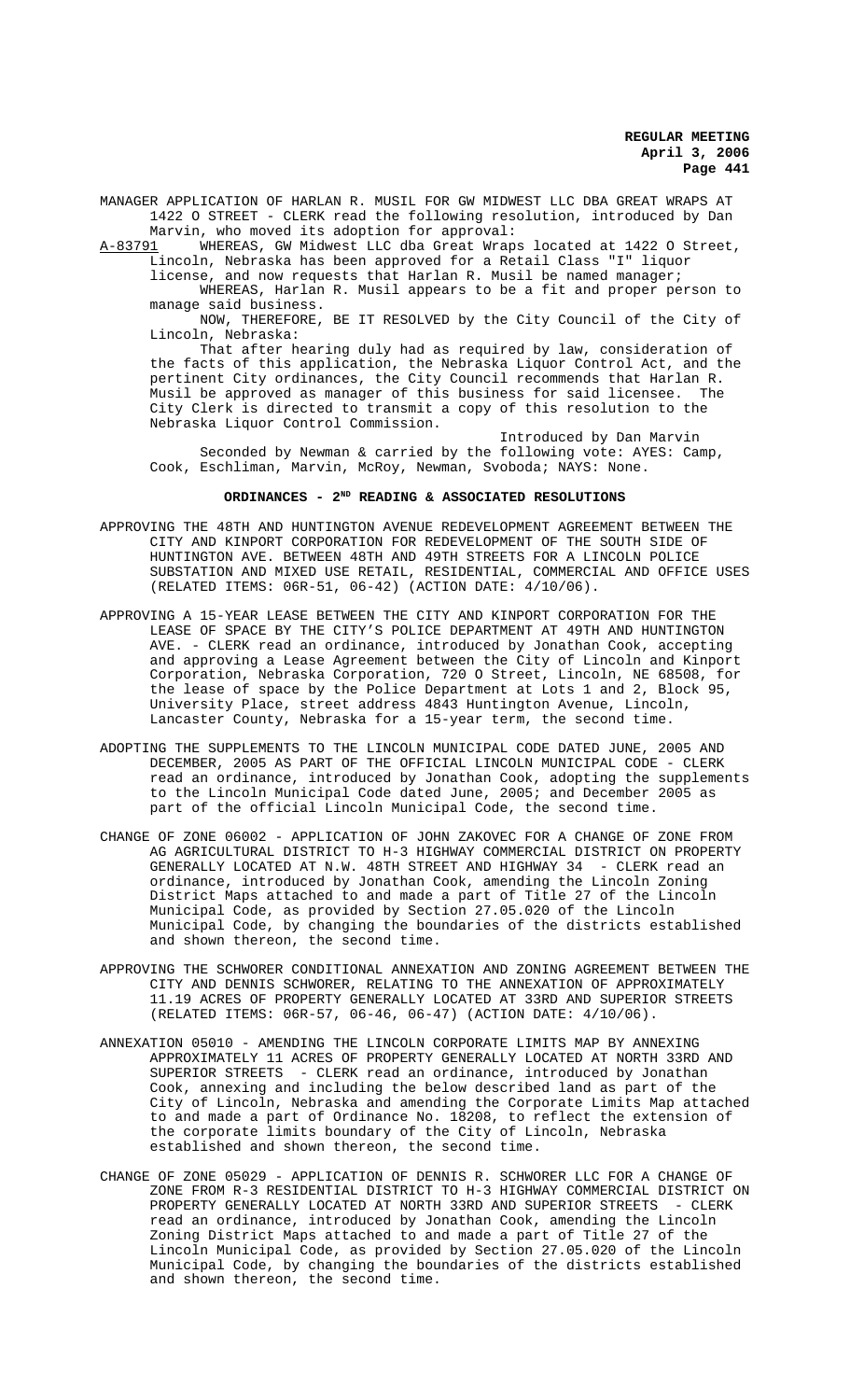APPROVING A CONDITIONAL ZONING AGREEMENT BETWEEN B&J PARTNERSHIP AND THE CITY TO PREVENT SPECIFIC USES FOR THE DEVELOPMENT ASSOCIATED WITH A CHANGE OF ZONE FROM R-5 RESIDENTIAL TO B-3 COMMERCIAL ON PROPERTY GENERALLY LOCATED AT 15TH STREET AND SOUTH STREET (RELATED ITEMS: 06R-59, 06-51) (ACTION DATE: 4/10/06).

CAMP Moved to waive the rules to put on the floor for discussion of an amendment.

Seconded by McRoy & **LOST** by the following vote: AYES: Camp, Eschliman, McRoy, Svoboda; NAYS: Cook, Marvin, Newman. (Motion failed due to a lack of five votes)

COOK Moved to continue public hearing and action in two weeks to 4/17/06.

Seconded by Newman & carried by the following vote: AYES: Camp, Cook, Eschliman, Marvin, McRoy, Newman; NAYS: Svoboda.

CHANGE OF ZONE 06013 - APPLICATION OF B&J PARTNERSHIP FOR A CHANGE OF ZONE FROM R-5 RESIDENTIAL DISTRICT TO B-3 COMMERCIAL DISTRICT ON PROPERTY GENERALLY LOCATED AT 15TH AND SOUTH STREETS - PRIOR to reading: COOK Moved to continue public hearing and action in two weeks to

4/17/06.

Seconded by Newman & carried by the following vote: AYES: Camp, Cook, Eschliman, Marvin, McRoy, Newman; NAYS: Svoboda.

CLERK Read an ordinance, introduced by Jonathan Cook, amending the Lincoln Zoning District Maps attached to and made a part of Title 27 of the Lincoln Municipal Code, as provided by Section 27.05.020 of the Lincoln Municipal Code, by changing the boundaries of the districts established and shown thereon, the second time.

### **RESOLUTIONS**

APPROVING AN INTERLOCAL AGREEMENT BETWEEN THE CITY AND NEBRASKA GAMES AND PARKS FOR THE DEVELOPMENT OF AN ARCHERY RANGE WITHIN A PORTION OF HELEN BOOSALIS PARK, GENERALLY LOCATED AT 44TH AND SUPERIOR STREETS - CLERK read the following resolution, introduced by Jonathan Cook, who moved its adoption:

A-83792 BE IT RESOLVED by the City Council of the City of Lincoln, Nebraska:

That the Interlocal Agreement between the City of Lincoln and the Nebraska Game and Parks Commission to construct and operate an Archery Range at Helen Boosalis Park generally located at 44th and Superior Streets for a five-year term, a copy of which is attached hereto marked as Attachment "A" and made a part hereof by reference, is hereby approved and the Mayor is authorized to execute said Interlocal Agreement on behalf of the City.

The City Clerk is hereby directed to transmit a certified copy of the executed original Interlocal Agreement to Lynn Johnson, Parks and Recreation Department for transmittal to the Nebraska Game and Parks Department.

Introduced by Jonathan Cook Seconded by Marvin & carried by the following vote: AYES: Camp, Cook, Eschliman, Marvin, McRoy, Newman, Svoboda; NAYS: None.

APPROVING APPROPRIATIONS IN THE AMOUNT OF \$42,475.00 FROM THE OPERATION OF KENO LOTTERY FUNDS FOR VARIOUS HUMAN SERVICES - CLERK read the following

resolution, introduced by Jonathan Cook, who moved its adoption:<br>A-83793 WHEREAS, Resolution No. A-75378 provides that five percent WHEREAS, Resolution No. A-75378 provides that five percent of the gross proceeds realized by the City of Lincoln from the operation of a

keno lottery shall be designated for such human services as may be recommended and approved by the Joint Budget Committee, City Council and Lancaster Board of Commissioners; and

WHEREAS, the Joint Budget Committee has recommended that the City Council and Lancaster County Board of Commissioners approve the designation of \$42,475.00 from said gross funds for the human services listed in Attachment "A" (Keno Prevention Fund Round 24) attached hereto and incorporated herein by reference.

NOW, THEREFORE, BE IT RESOLVED by the City Council of the City of Lincoln, Nebraska: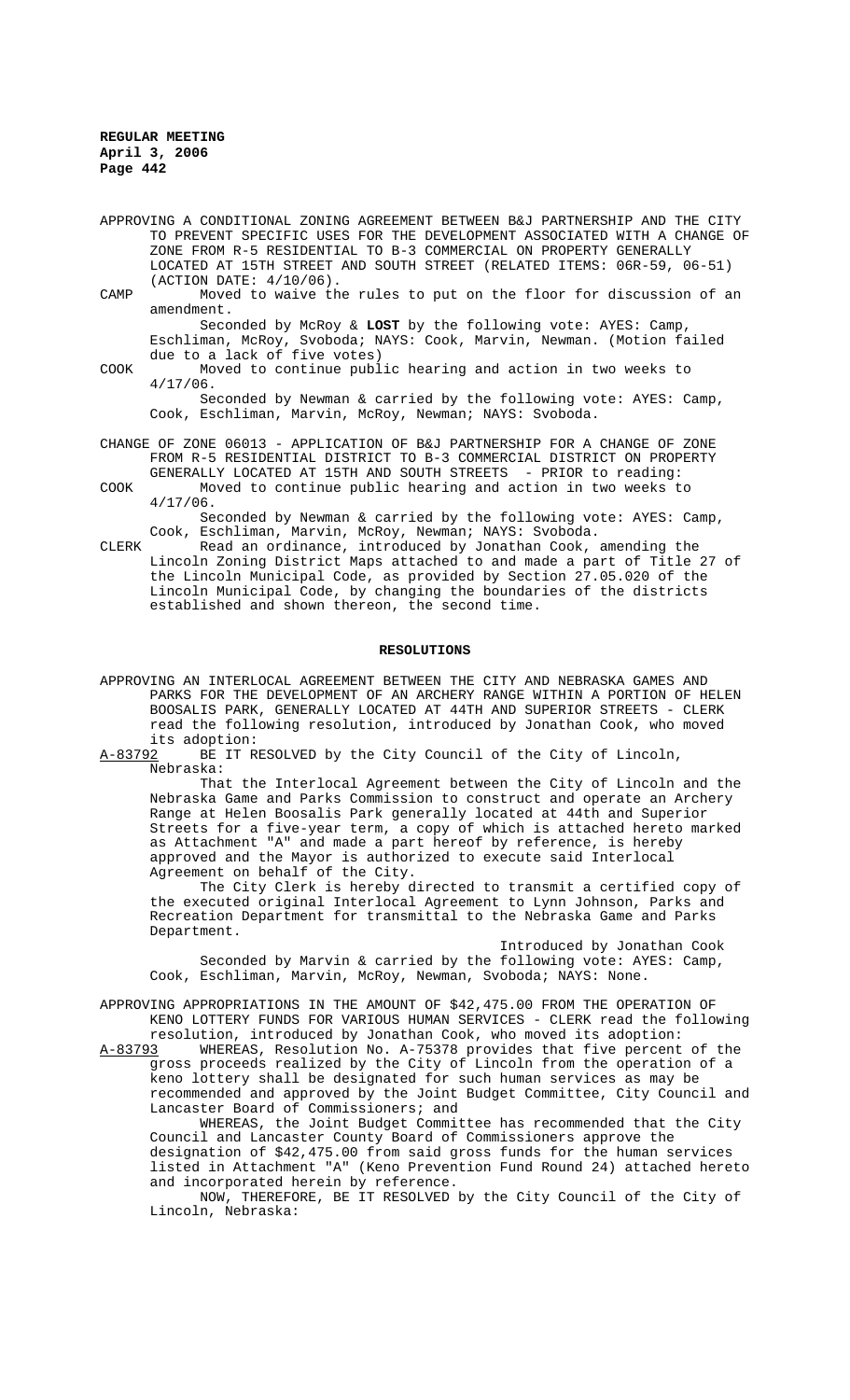The designation of the \$42,475.00 from gross funds from the operation of keno lottery for the human services listed in Attachment "A" is hereby approved and the Mayor is authorized to enter into grant contracts with Lancaster County, Nebraska and the respective agencies providing said human services.

Introduced by Jonathan Cook Seconded by Marvin & carried by the following vote: AYES: Camp, Cook, Eschliman, Marvin, McRoy, Newman, Svoboda; NAYS: None.

### **PETITIONS AND COMMUNICATIONS - NONE**

#### **REPORTS OF CITY OFFICERS**

REAPPOINTING JIM MCKEE, TIM FRANCIS, AND JERRY BERGGREN TO THE HISTORIC PRESERVATION COMMISSION FOR THREE-YEAR TERMS EXPIRING APRIL 15, 2009- CLERK read the following resolution, introduced by Jonathan Cook, who moved its adoption:<br>A-83794 BE IT RESOLVE

BE IT RESOLVED by the City Council of the City of Lincoln, Nebraska:

That the reappointment of Jim McKee, Tim Francis, and Jerry Berggren to the Historic Preservation Commission for three-year terms expiring April 15, 2009, is hereby approved.

Introduced by Jonathan Cook Seconded by McRoy & carried by the following vote: AYES: Camp, Cook, Eschliman, Marvin, McRoy, Newman, Svoboda; NAYS: None.

REAPPOINTING MATTHEW MAUDE TO THE EMERGENCY MEDICAL SERVICES INC. BOARD OF DIRECTORS FOR A THREE-YEAR TERM EXPIRING MARCH 28, 2009 - CLERK read the following resolution, introduced by Jonathan Cook, who moved its

adoption:<br>A-83795 BE BE IT RESOLVED by the City Council of the City of Lincoln, Nebraska:

That the reappointment of Matthew Maude to the Emergency Medical Services Inc. Board of Directors for a three-year term expiring March 28, 2009 is hereby approved.

Introduced by Jonathan Cook Seconded by McRoy & carried by the following vote: AYES: Camp, Cook, Eschliman, Marvin, McRoy, Newman, Svoboda; NAYS: None.

REAPPOINTING KIM TODD TO THE NEBRASKA CAPITOL ENVIRONS COMMISSION FOR A THREE-YEAR TERM EXPIRING JANUARY 9, 2009 - CLERK read the following

resolution, introduced by Jonathan Cook, who moved its adoption:<br>A-83796 BE IT RESOLVED by the City Council of the City of Lincoln, BE IT RESOLVED by the City Council of the City of Lincoln, Nebraska:

That the reappointment of Kim Todd to the Nebraska Capitol Environs Commission for a three-year term expiring January 9, 2009 is hereby approved.

Introduced by Jonathan Cook Seconded by McRoy & carried by the following vote: AYES: Camp, Cook, Eschliman, Marvin, McRoy, Newman, Svoboda; NAYS: None.

REAPPOINTING JOANNE KISSEL AND GORDON SCHOLZ TO THE URBAN DESIGN COMMITTEE FOR THREE-YEAR TERMS EXPIRING FEBRUARY 1, 2009 - CLERK read the following

resolution, introduced by Jonathan Cook, who moved its adoption:<br>A-83797 BE IT RESOLVED by the City Council of the City of Lincoln, BE IT RESOLVED by the City Council of the City of Lincoln, Nebraska:

That the reappointment of JoAnne Kissel and Gordon Scholz to the Urban Design Committee for three-year terms expiring February 1, 2009 is hereby approved.

Introduced by Jonathan Cook Seconded by McRoy & carried by the following vote: AYES: Camp, Cook, Eschliman, Marvin, McRoy, Newman, Svoboda; NAYS: None.

CLERK'S LETTER AND MAYOR'S APPROVAL OF ORDINANCES AND RESOLUTIONS PASSED BY COUNCIL ON MARCH 20, 2006 - CLERK presented said report which was placed on file in the Office of the City Clerk. **(27-1)**

REPORT FROM CITY TREASURER OF CITY CASH ON HAND AT THE CLOSE OF BUSINESS FEBRUARY 28, 2006 - CLERK presented said report which was placed on file in the Office of the City Clerk. **(5-21)**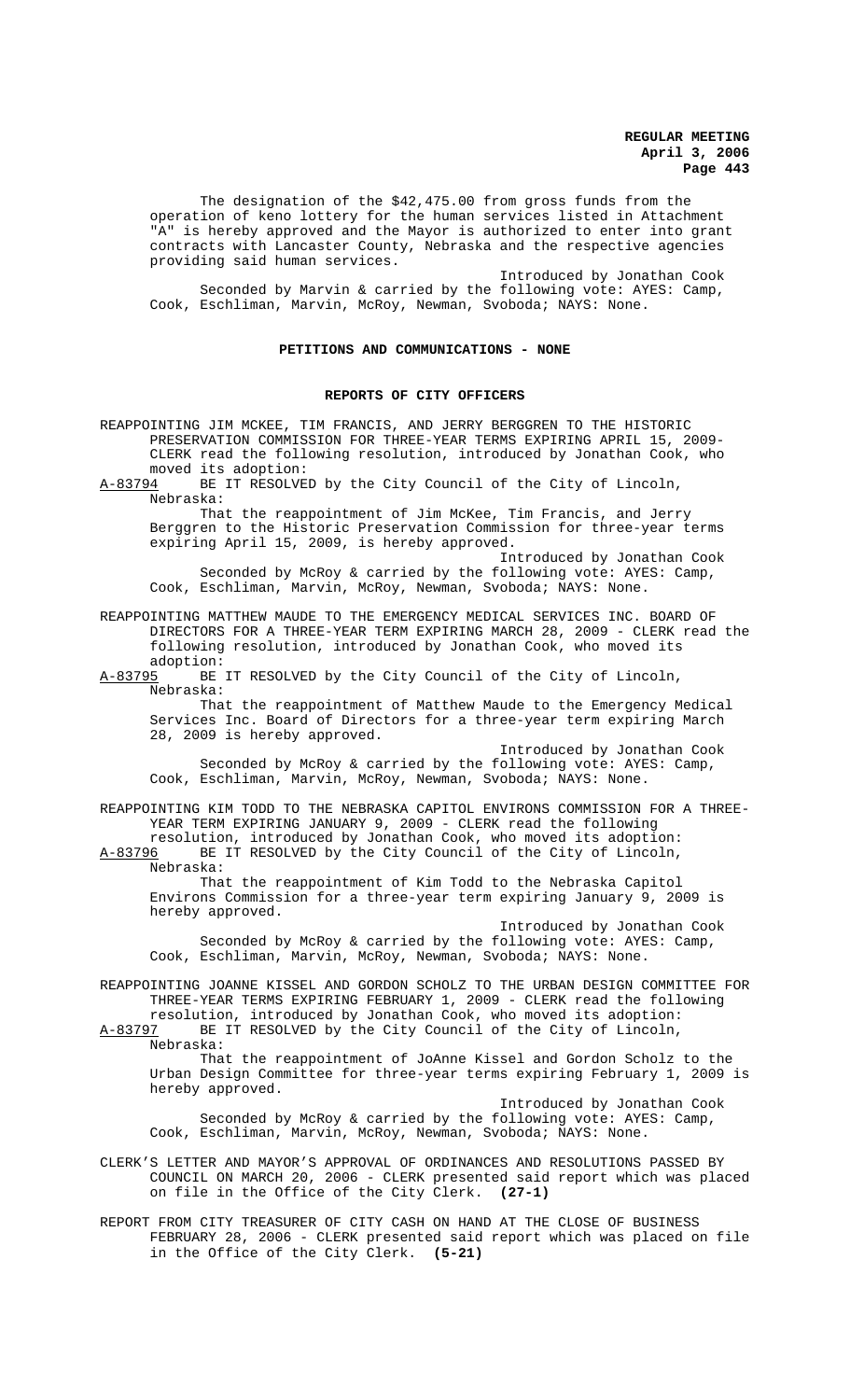# ORDINANCES - 1<sup>st</sup> READING & RELATED RESOLUTIONS

- AUTHORIZING THE EXECUTION AND DELIVERY OF THE SOUTHWOOD LUTHERAN CHURCH, BUCKSHOT FARMS AND SUNDANCE CONDITIONAL ANNEXATION AND ZONING AGREEMENT AND AUTHORIZING THE ISSUANCE OF (1) A WATER REVENUE OBLIGATION, (2) A SANITARY SEWER REVENUE OBLIGATION AND (3) A HIGHWAY ALLOCATION OBLIGATION TO EVIDENCE CERTAIN OF THE CITY'S OBLIGATIONS UNDER THE AGREEMENT - CLERK read an ordinance, introduced by Robin Eschliman, adopted under and pursuant to Ordinance Nos. 18088 and 18171 of the City authorizing the issuance of (1) A Water Revenue Obligation of the City in an aggregate principal amount not to exceed Dollars (\$ ) (The "Water Obligation") (2) A Sanitary Sewer Revenue Obligation of the City in an aggregate principal amount not to exceed [3] Dollars (\$ \bdots ) (The "Sewer Obligation") and (3) A Highway Allocation Obligation of the City in an aggregate principal amount not to exceed Dollars (\$ ); fixing in part and providing for the fixing in part of the details of the Water Obligation, the Sewer Obligation and the Highway Allocation Obligation; taking other action in connection with the foregoing; and related matters, the first time.
- APPROVING THE LINCOLN FEDERAL BANCORP, INC. CONDITIONAL ANNEXATION AND ZONING AGREEMENT BETWEEN THE CITY AND LINCOLN FEDERAL BANCORP, INC. RELATING TO THE ANNEXATION OF APPROXIMATELY 240 ACRES, GENERALLY LOCATED AT SOUTH 40TH STREET AND ROKEBY ROAD (RELATED ITEMS: 06-53, 06R-47, 06-28, 06- 29,) (ACTION DATE: 4/17/03).
- ANNEXATION 05016 AMENDING THE LINCOLN CORPORATE LIMITS MAP BY ANNEXING APPROXIMATELY 240 ACRES OF PROPERTY GENERALLY LOCATED AT SOUTH 40TH STREET AND ROKEBY ROAD - CLERK read an ordinance, introduced by Robin Eschliman, annexing and including the below described land as part of the City of Lincoln, Nebraska and amending the Corporate Limits Map attached to and made a part of Ordinance No. 18208, to reflect the extension of the corporate limits boundary of the City of Lincoln, Nebraska established and shown thereon, the first time.
- CHANGE OF ZONE 06009 APPLICATION OF SOUTHWOOD LUTHERAN CHURCH AND BUCKSHOT FARMS FOR A CHANGE OF ZONE FROM AG AGRICULTURAL DISTRICT TO R-3 RESIDENTIAL DISTRICT AND R-4 RESIDENTIAL DISTRICT, ON PROPERTY GENERALLY LOCATED AT SOUTH 40TH STREET AND ROKEBY ROAD - CLERK read an ordinance, introduced by Robin Eschliman, amending the Lincoln Zoning District Maps attached to and made a part of Title 27 of the Lincoln Municipal Code, as provided by Section 27.05.020 of the Lincoln Municipal Code, by changing the boundaries of the districts established and show thereon, the first time.
- AUTHORIZING THE EXECUTION AND DELIVERY OF THE WATERFORD ESTATES CONDITIONAL ANNEXATION AND ZONING AGREEMENT AND AUTHORIZING THE ISSUANCE OF (1) A WATER REVENUE OBLIGATION, (2) A SANITARY SEWER REVENUE OBLIGATION AND (3) A HIGHWAY ALLOCATION OBLIGATION TO EVIDENCE CERTAIN OF THE CITY'S OBLIGATIONS UNDER THE AGREEMENT - CLERK read an ordinance, introduced by Robin Eschliman, adopted under and pursuant to Ordinance Nos. 18088 and 18171 of the City authorizing the issuance of (1) A Water Revenue Obligation of the City in an aggregate principal amount not to exceed Dollars (\$ ) (The "Water Obligation") (2) A Sanitary Sewer Revenue Obligation of the City in an aggregate principal amount not to exceed  $\begin{picture}(4,4) \put(0,0){\line(1,0){155}} \put(1,0){\line(1,0){155}} \put(1,0){\line(1,0){155}} \put(1,0){\line(1,0){155}} \put(1,0){\line(1,0){155}} \put(1,0){\line(1,0){155}} \put(1,0){\line(1,0){155}} \put(1,0){\line(1,0){155}} \put(1,0){\line(1,0){155}} \put(1,0){\line(1,0){155}} \put(1,0){\line($ "Sewer Obligation") and (3) A Highway Allocation Obligation of the City in an aggregate principal amount not to exceed  $\overline{\phantom{a}}$  Dollars (\$): fixing in part and providing ); fixing in part and providing for the fixing in part of the details of the Water Obligation, the Sewer Obligation and the Highway Allocation Obligation; taking other action in connection with the foregoing; and related matters, the first time.
- ANNEXATION 05003 AMENDING THE LINCOLN CORPORATE LIMITS MAP BY ANNEXING APPROXIMATELY 90 ACRES OF PROPERTY GENERALLY LOCATED AT NORTH 87TH STREET AND COLLEGE PARK ROAD - CLERK read an ordinance, introduced by Robin Eschliman, annexing and including the below described land as part of the City of Lincoln, Nebraska and amending the Corporate Limits Map attached to and made a part of Ordinance No. 18208, to reflect the extension of the corporate limits boundary of the City of Lincoln, Nebraska established and shown thereon, the first time.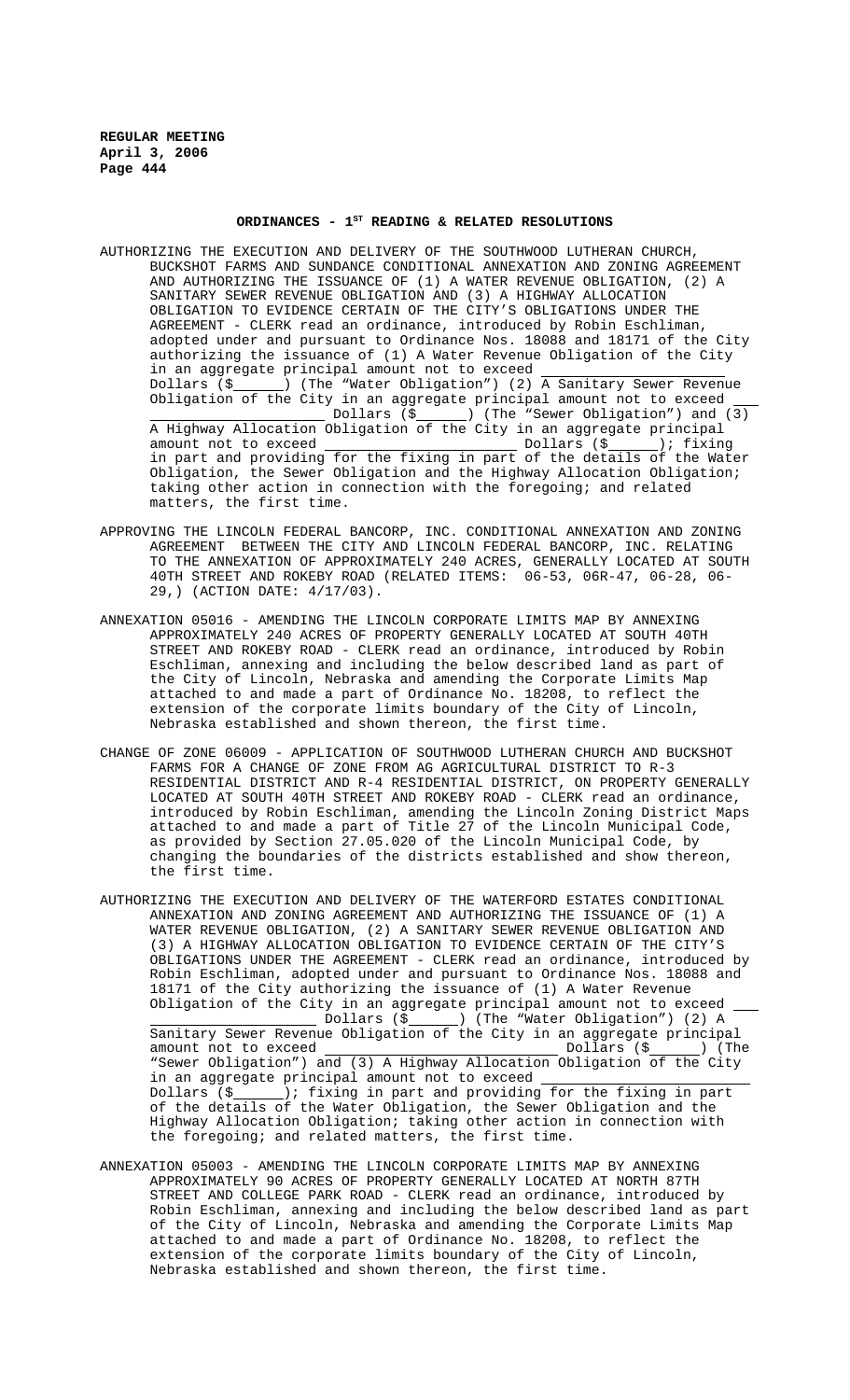- ANNEXATION 04003 AMENDING THE LINCOLN CORPORATE LIMITS MAP BY ANNEXING APPROXIMATELY 300 ACRES OF PROPERTY GENERALLY LOCATED EAST AND WEST OF 98TH STREET FROM HOLDREGE TO O STREETS - CLERK read an ordinance, introduced by Robin Eschliman, annexing and including the below described land as part of the City of Lincoln, Nebraska and amending the Corporate Limits Map attached to and made a part of Ordinance No. 18208, to reflect the extension of the corporate limits boundary of the City of Lincoln, Nebraska established and shown thereon, the first time.
- CHANGE OF ZONE 04019 APPLICATION OF RICHARD, DANIEL, MARK AND THOMAS MEGINNIS, SOUTHVIEW, INC. AND RIDGE DEVELOPMENT COMPANY FOR A CHANGE OF ZONE FROM AG AGRICULTURAL DISTRICT TO R-3 RESIDENTIAL DISTRICT AND B-2 PLANNED NEIGHBORHOOD BUSINESS DISTRICT ON PROPERTY GENERALLY LOCATED EAST AND WEST OF 98TH STREET FROM HOLDREGE TO O STREETS - CLERK read an ordinance, introduced by Robin Eschliman, amending the Lincoln Zoning District Maps attached to and made a part of Title 27 of the Lincoln Municipal Code, as provided by Section 27.05.020 of the Lincoln Municipal Code, by changing the boundaries of the districts established and shown thereon, the first time.
- APPROVING A CONTRACT BETWEEN THE CITY AND LINCOLN HAYMARKET DEVELOPMENT CORP. TO OPERATE AND REGULATE A SATURDAY PUBLIC MARKET IN THE HAYMARKET AREA, 7TH STREET FROM P TO Q STREETS AND P STREET FROM 7TH TO 8TH STREETS - CLERK read an ordinance, introduced by Robin Eschliman, accepting and approving the Contract between the City of Lincoln, Nebraska, a municipal corporation, and the Lincoln Haymarket Development Corporation for establishment and regulation of a Saturday public market in the Haymarket area, 7<sup>th</sup> Street from P to Q Streets and P Street from 7<sup>th</sup> to 8th Streets, from May 6, 2006 through October 28, 2006, and authorizing the Mayor to sign such Contract on behalf of the City, the first time.
- APPROVING A CONTRACT BETWEEN THE CITY AND DOWNTOWN LINCOLN ASSOCIATION TO OPERATE AND REGULATE A MID-WEEK PUBLIC MARKET IN THE AREA LOCATED AT 12TH STREET FROM Q TO R STREET AND R STREET FROM 12TH TO 13TH STREETS FROM JUNE 6, 2006 THROUGH JUNE 27, 2006 - CLERK read an ordinance, introduced by Robin Eschliman, accepting and approving the Public Market Contract between the City of Lincoln, Nebraska and Downtown Lincoln Association for establishment and regulation of a Jazz in June public market in the Marketplace area, 12<sup>th</sup> Street from Q to R Streets and R Street from  $12<sup>th</sup>$  to  $13<sup>th</sup>$  Streets, on each Tuesday from June 6, 2006 through June 27, 2006, and authorizing the Mayor to sign such Contract on behalf of the City, the first time.
- CHANGE OF ZONE 06011 APPLICATION OF ELIZABETH SOUTH PARTNERS FOR A CHANGE OF ZONE FROM R-1 RESIDENTIAL DISTRICT TO B-2 PLANNED NEIGHBORHOOD BUSINESS DISTRICT, ON PROPERTY GENERALLY LOCATED AT SOUTH 70TH STREET AND PIONEERS BOULEVARD - CLERK read an ordinance, introduced by Robin Eschliman, amending the Lincoln Zoning District Maps attached to and made a part of Title 27 of the Lincoln Municipal Code, as provided by Section 27.05.020 of the Lincoln Municipal Code, by changing the boundaries of the districts established and shown thereon, the first time.
- USE PERMIT 84B APPLICATION OF ELIZABETH SOUTH PARTNERS TO RECONFIGURE PARKING AREAS, ADD PARKING SPACES AND REDUCE THE FRONT YARD SETBACK ALONG PIONEERS BOULEVARD, IN PROPERTY GENERALLY LOCATED AT SOUTH 70TH STREET AND PIONEERS BOULEVARD (RELATED ITEMS 06-56, 06R-67) (ACTION DATE: 4/17/06).

### ORDINANCES - 3<sup>RD</sup> READING

APPROVING CONTRACT FOR SPEC. 04-260 FOR TRANSPORTING OF BIO SOLIDS BY MERRELL BROS, INC. TO EXTEND THROUGH NOVEMBER 19, 2010 - CLERK read an ordinance, introduced by Jon Camp, approving a contract between the City of Lincoln and Merrell Bros. Inc. To transport biosolids from the City's Theresa Street Treatment facility, the third time. CAMP Moved to pass the ordinance as read.

Seconded by Newman & carried by the following vote: AYES: Camp, Cook, Eschliman, Marvin, McRoy, Newman, Svoboda; NAYS: None. The ordinance, being numbered **#18694**, is recorded in Ordinance Book #25, Page

APPROVING A LICENSE AGREEMENT BETWEEN THE CITY AND TOWERCO LLC FOR THE PLACEMENT OF CITY'S EMERGENCY COMMUNICATIONS FACILITIES ON A TOWER ON PROPERTY OWNED BY TOWERCO GENERALLY LOCATED SOUTH OF HICKMAN, NEBRASKA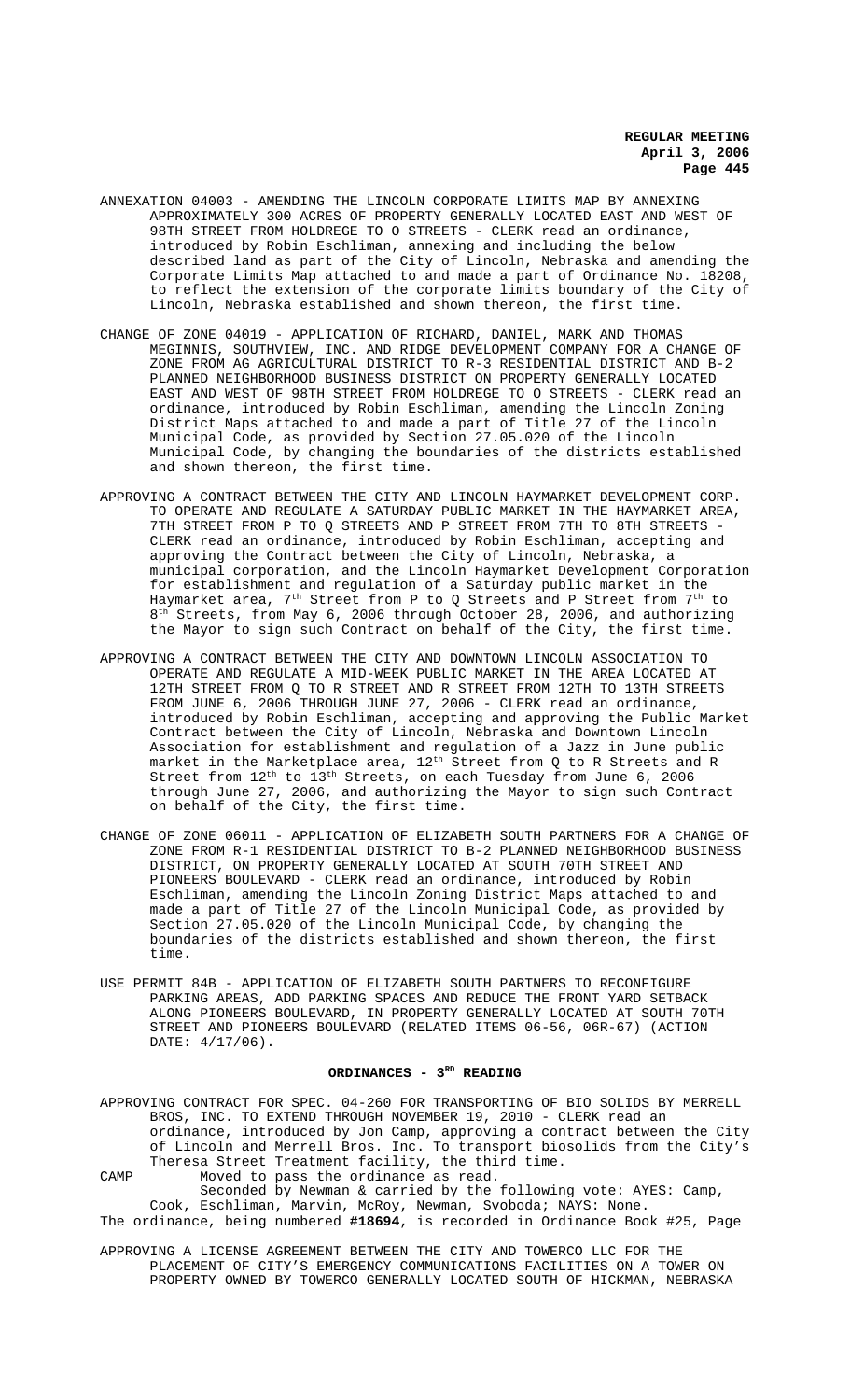- CLERK read an ordinance, introduced by Jon Camp, accepting and approving the License Agreement between the City of Lincoln, Nebraska, a municipal corporation, and TowerCo LLC hereinafter TowerCo, for the placement of City's emergency communications facilities upon a tower and tower property owned by TowerCo and authorizing the Mayor to sign such License Agreement on behalf of the City, the third time.

CAMP Moved to pass the ordinance as read.

Seconded by Newman & carried by the following vote: AYES: Camp, Cook, Eschliman, Marvin, McRoy, Newman, Svoboda; NAYS: None. The ordinance, being numbered **#18695**, is recorded in Ordinance Book #25, Page

APPROVING A LICENSE AGREEMENT BETWEEN THE CITY AND NEXTEL WIP LEASE

CORPORATION FOR THE PLACEMENT OF CITY'S EMERGENCY COMMUNICATIONS FACILITIES ON A TOWER ON PROPERTY OWNED BY NEXTEL GENERALLY LOCATED AT S. 68TH AND OLIVE CREEK IN FIRTH, NEBRASKA - CLERK read an ordinance, introduced by Jon Camp, accepting and approving the License Agreement between the City of Lincoln, Nebraska, a municipal corporation, and Nextel WIP Lease Corporation, hereinafter Nextel, for the placement of City's emergency communications facilities upon a tower and tower property owned by Nextel and authorizing the Mayor to sign such License Agreement on behalf of the City, the third time.

CAMP Moved to pass the ordinance as read. Seconded by Marvin & carried by the following vote: AYES: Camp, Cook, Eschliman, Marvin, McRoy, Newman, Svoboda; NAYS: None. The ordinance, being numbered **#18696**, is recorded in Ordinance Book #25, Page

APPROVING A LICENSE AGREEMENT BETWEEN THE CITY AND VERIZON WIRELESS FOR THE PLACEMENT OF TELECOMMUNICATIONS FACILITIES UPON CITY PROPERTY AT MAX ROPER PARK GENERALLY LOCATED AT N. 10TH AND BELMONT STREET - CLERK read an ordinance, introduced by Jon Camp, accepting and approving the License Agreements between the City of Lincoln, Nebraska, a municipal corporation, and Verizon Wireless (VAW) LLC dba Verizon Wireless for the placement of telecommunications facilities upon City property located in Max Roper Park and authorizing the Mayor to sign such License Agreement

on behalf of the City, the third time.

CAMP Moved to pass the ordinance as read. Seconded by Marvin & carried by the following vote: AYES: Camp, Cook, Eschliman, Marvin, McRoy, Newman, Svoboda; NAYS: None. The ordinance, being numbered **#18697**, is recorded in Ordinance Book #25, Page

CHANGE OF ZONE 05077 - APPLICATION OF THUNDERSTONE LLC FOR A PLANNED UNIT DEVELOPMENT DESIGNATION OF PROPERTY GENERALLY LOCATED AT N.W. 32ND STREET AND WEST O STREET, AND FOR APPROVAL OF A DEVELOPMENT PLAN WHICH PROPOSES MODIFICATIONS TO THE ZONING ORDINANCE AND LAND SUBDIVISION ORDINANCE TO ALLOW APPROXIMATELY 33,000 SQUARE FEET FOR PRODUCT DISPLAY, MARKETING, ADMINISTRATIVE OFFICES AND PRODUCTION AREA, ON THE UNDERLYING H-3 HIGHWAY COMMERCIAL DISTRICT - CLERK read an ordinance, introduced by Jon Camp, amending the Lincoln Zoning District Maps attached to and made a part of Title 27 of the Lincoln Municipal Code, as provided by Section 27.05.020 of the Lincoln Municipal Code, by changing the boundaries of the districts established and shown thereon, the third time.

CAMP Moved to pass the ordinance as read. Seconded by McRoy & carried by the following vote: AYES: Camp, Cook, Eschliman, Marvin, McRoy, Newman, Svoboda; NAYS: None. The ordinance, being numbered **#18698**, is recorded in Ordinance Book #25, Page

- APPROVING THE LICENSE AGREEMENT FOR GOLF PROFESSIONALS BETWEEN THE CITY AND CORY FLETCHER FOR A FIVE-YEAR PERIOD AT MAHONEY GOLF COURSE - CLERK read an ordinance, introduced by Jon Camp, WHEREAS the City owns and holds Mahoney Golf Course and operates a municipal golf course and clubhouse therein for the benefit of the citizens of the City of Lincoln; and WHEREAS, the Cory Fletcher, as manager is a Class "A" PGA Golf Professional and/or Director of Golf or Mahoney Golf Course; and WHEREAS, the City desires the services of Cory Fletcher to operate the restaurant concessions and serve as golf professional and/or Director of Golf for Mahoney Golf Course and he is qualified to perform these services, the third time.
- 

CAMP Moved to pass the ordinance as read.

Seconded by Newman & carried by the following vote: AYES: Camp, Cook, Eschliman, Marvin, McRoy, Newman, Svoboda; NAYS: None. The ordinance, being numbered **#18699**, is recorded in Ordinance Book #25, Page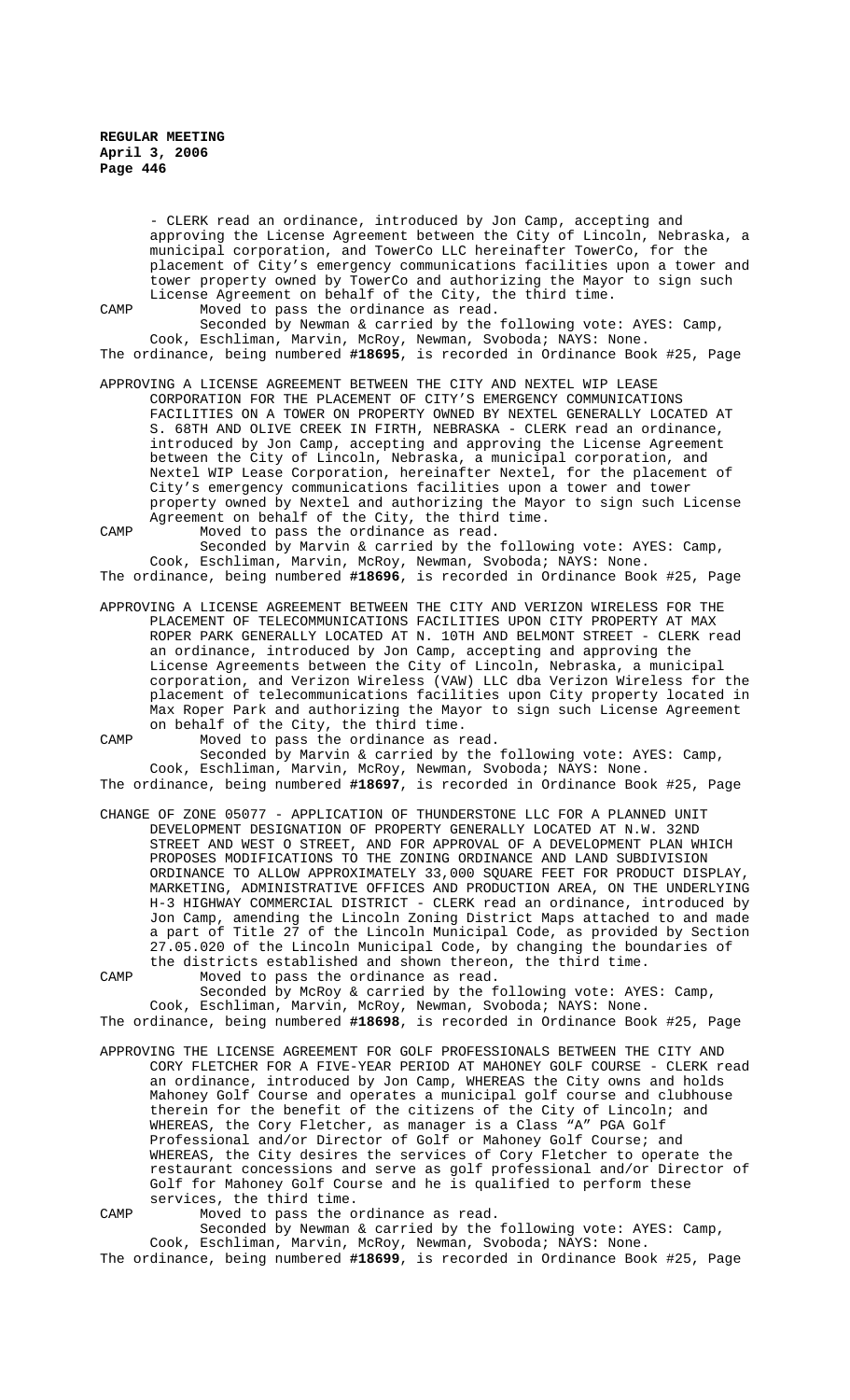APPROVING THE LICENSE AGREEMENT FOR GOLF PROFESSIONALS BETWEEN THE CITY AND TIMOTHY ROWLAND FOR A FIVE-YEAR PERIOD AT PIONEERS GOLF COURSE - CLERK read an ordinance, introduced by Jon Camp, WHEREAS, the City owns and holds Pioneers Golf Course and operates a municipal golf course and clubhouse therein for the benefit of the citizens of the City of Lincoln; and WHEREAS, the Timothy Rowland, as manager, is a Class "A" PGA Golf Professional and/or Director of Golf for Pioneers Golf Course; and WHEREAS, the City desires the services of Timothy Rowland to operate the restaurant concessions and serve as golf professional and/or Director of Golf for Pioneers Golf Course and he is qualified to perform these services, the third time.

CAMP Moved to pass the ordinance as read.

Seconded by Newman & carried by the following vote: AYES: Camp, Cook, Eschliman, Marvin, McRoy, Newman, Svoboda; NAYS: None. The ordinance, being numbered **#18700**, is recorded in Ordinance Book #25, Page

APPROVING THE LICENSE AGREEMENT FOR GOLF PROFESSIONALS BETWEEN THE CITY AND DENIS M. VONTZ FOR A FIVE-YEAR PERIOD AT HIGHLANDS GOLF COURSE - CLERK read an ordinance, introduced by Jon Camp, WHEREAS, the City owns and holds Highlands Golf Course and operates a municipal golf course and clubhouse therein for the benefit of the citizens of the City of Lincoln; and WHEREAS, the Denis M. Vontz, as manager, is a Class "A" PGA Golf Professional and/or Director of Golf for Highlands Golf Course; and WHEREAS, the City desires the services of Denis M. Vontz to operate the restaurant concessions and serve as golf professional and/or Director of Golf for Highlands Golf Course and he is qualified to perform these services, the third time.

CAMP Moved to pass the ordinance as read. Seconded by Newman & carried by the following vote: AYES: Camp, Cook, Eschliman, Marvin, McRoy, Newman, Svoboda; NAYS: None.

- The ordinance, being numbered **#18701**, is recorded in Ordinance Book #25, Page
- APPROVING THE LICENSE AGREEMENT FOR GOLF PROFESSIONALS BETWEEN THE CITY AND JOHN CRAW FOR A FIVE-YEAR PERIOD AT HOLMES GOLF COURSE - CLERK read an ordinance, introduced by Jon Camp, WHEREAS, the City owns and holds Holmes Golf Course and operates a municipal golf course and clubhouse therein for the benefit of the citizens of the City of Lincoln; and WHEREAS, the John Craw, as manager, is a Class "A" PGA Golf Professional and/or Director of Golf for Holmes Golf Course; and WHEREAS, the City desires the services of John Craw to operate the restaurant concessions and serve as golf professional and/or Director of Golf for Holmes Golf Course and he is qualified to perform these services, the third time. CAMP Moved to pass the ordinance as read.

Seconded by Marvin & carried by the following vote: AYES: Camp, Cook, Eschliman, Marvin, McRoy, Newman, Svoboda; NAYS: None. The ordinance, being numbered **#18702**, is recorded in Ordinance Book #25, Page

AMENDING CHAPTER 9.20 OF THE LINCOLN MUNICIPAL CODE RELATING TO OFFENSES AGAINST PUBLIC PEACE BY AMENDING SECTION 9.20.030, DISORDERLY HOUSE; MAINTAINING, TO FURTHER DEFINE THE PERSONS FOUND TO BE RESPONSIBLE FOR PROPERTY; AND ADDING A NEW SECTION NUMBERED 9.20.045 TO ESTABLISH MINIMUM PENALTIES FOR MAINTAINING OR BEING AN INMATE OR VISITOR OF A DISORDERLY HOUSE AND TO ENHANCE PENALTIES FOR SUBSEQUENT VIOLATIONS OF SECTIONS 9.20.030 OR 9.20.040 OF THE LINCOLN MUNICIPAL CODE - PRIOR to reading:

ESCHLIMAN Moved amendment #1 to Bill No. 06-43 in the following manner: 1. On page 1, delete lines 1 and 2 and insert the following in lieu thereof:

Whereas, the problems associated with disorderly houses are exacerbated and the City Council has determined that enhanced penalties for repeat offenders will be likely to deter such conduct; and

COOK Made a motion to amend the previous amendment by deleting the word exacerbated and inserting the word serious.

ESCHLIMAN Accepted the change.

Seconded by Camp & carried by the following vote: AYES: Camp, Cook, Eschliman, Marvin, McRoy, Newman, Svoboda; NAYS: None.

CLERK Read an ordinance, introduced by Patte Newman, WHEREAS, the problems associated with disorderly houses are serious and the City Council has determined that enhanced penalties for repeat offenders will be likely to deter such conduct, the third time.<br>NEWMAN Moved to pass the ordinance as amended.

Moved to pass the ordinance as amended.

Seconded by Camp & carried by the following vote: AYES: Camp, Cook, Eschliman, Marvin, McRoy, Newman, Svoboda; NAYS: None. The ordinance, being numbered **#18703**, is recorded in Ordinance Book #25, Page